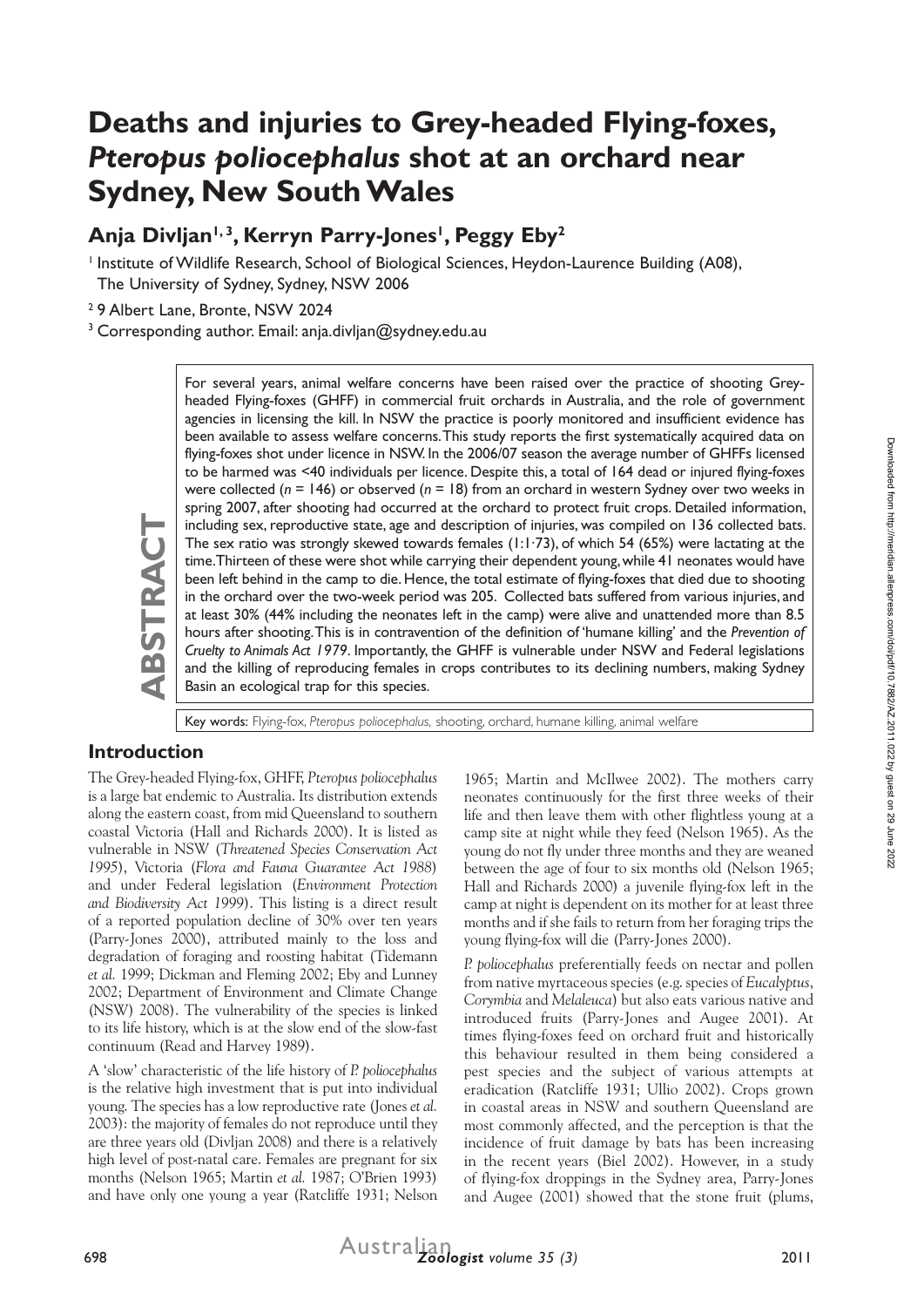nectarines and peaches) is only a part of the flying-fox diet over a couple of days in November and December in some years, and a couple of weeks in other years. The pattern is highly variable in both the time the fruit is found and the percentage of droppings that contain stone fruit. This agrees with recent observations that the incidence of flying-foxes in orchards in the Sydney Basin is highly variable between nights, between years, between orchards and between fruit varieties (Dang *et al.* 2009, in preparation).

One of the most common ways of controlling flyingfoxes in orchards has been to shoot them (Ratcliffe 1931; Tidemann *et al.* 1997). Commercial fruit growers in NSW can apply to the Department of Environment and Climate Change and Water NSW (DECCW) for a licence to harm or kill a limited number of flyingfoxes under Section 120 of the NSW *National Parks and Wildlife Act 1974* (Department of Environment and Conservation (NSW) 2005). Licences to shoot flying-foxes in crops are issued with the expectation that fruit growers will shoot to scare the animals, but that some incidental harm is likely to result (Waples 2002). The maximum number and species of flyingfoxes that may be harmed are specified in the licences and there are specific restrictions in the shooting method. For example, a 12 gauge shotgun and No. 4 lead shot must be used and shooting must be confined to the type of crop specified in the licence and the area of that crop. Only persons authorised under the licence are permitted to shoot, and they "… must locate each animal shot and promptly alleviate the suffering of any injured flying-fox by gunshot to either the head or thorax of the animal" (Department of Environment and Climate Change (NSW) 2007). This provision, to prevent any unnecessary pain or suffering to the animals, is mandated directly by the *Prevention of Cruelty to Animals Act 1979* (*POCTA 1979*), and failure to comply with this *Act* is an offence that can result in prosecution and heavy penalties.

Most licences to harm or kill flying-foxes in NSW are issued to orchardists on the outskirts of Sydney (Department of Environment and Climate Change (NSW) 2007). Shooting is practised by 75% of growers in Sydney Basin (Dang *et al.* 2009, in preparation) in comparison with a greater reliance on netting to protect crops in other parts of the State. The number of permits issued to shoot flyingfoxes has decreased over the years; however there is an issue with non-compliance: in the past, 69% of orchardists have been reported as shooting without a licence or outside licence provisions (Wahl 1994) and DECCW acknowledges that insufficient resources are available to its field staff to adequately monitor compliance with licence conditions (McLachlan 2002; Waples 2002). Although licensees are required to provide reasonable access to their land for inspection by DECCW officers, neither the number of animals killed nor the prompt, humane killing of injured animals is monitored.

In past years there has been further evidence of many injured flying-foxes not being subsequently killed by orchardists and of the ethical guidelines for humane

killing not being routinely followed. This evidence consists of reports of: a) flying-foxes being found injured or dead from shotgun pellets outside orchards, in areas adjacent to orchards (WIRES records), and b) large numbers of dead and dying young being found without their mothers in camp sites within foraging range of orchards (Parry-Jones 2000). Consequently, animal welfare concerns have been raised in various jurisdictions over the practice of shooting flying-foxes in commercial fruit orchards in Australia, and the role of government agencies in licensing this activity (AWAC 2008; Department of Environment and Climate Change (NSW) 2008; I. Temby, Department of Sustainability and Environment (Victoria), 2009 pers. comm.; Woodhead *et al.* 2009). In 2008, the Animal Welfare Advisory Committee of Queensland advised the Minister for Primary Industries that shooting flying-foxes for crop protection is inhumane and as a result the practice has been discontinued in that state (AWAC 2008). Matters pertinent to these discussions include: i) the unknown accuracy of shots fired at flying animals at night; ii) the capacity of shooters using shotguns to achieve instant death via a shot to vital organs (brain or heart/lungs); iii) the extent of injuries sustained by animals that are not killed immediately, the fate of those animals and the pain experienced; iv) the capacity of shooters to locate injured animals quickly and kill them humanely; and v) the fate and pain experienced by non-volant, dependent young whose mothers are killed in crops while they remain in camps.

The shooting of flying-foxes, under licence in NSW, and the animal welfare considerations pertinent to this procedure have not been assessed previously. Hence, this study reports the results of shooting by a licensed orchardist in western Sydney during a fruit season in which, overall orchard damage by flying-foxes in the Sydney Basin was considered low (Dang *et al.* 2009, in preparation). The licensees, who believed themselves to be acting within the bounds of normal, acceptable industry practice, granted permission for flying-foxes to be collected from their orchard during a short period of shooting for crop protection. The aims of the study are to describe, both qualitatively and quantitatively, the animals that were shot in the orchard and to determine whether the legal requirements of shooting in crops were followed or are adequate to the situation. In particular, it documents the number of animals that were shot, their reproductive status, and age structure, the types of injuries they received, and the degree to which the relevant animal welfare and animal ethics guidelines were followed with respect to the humane killing of injured animals.

# **Methods**

# **Study area**

The study took place in a stone fruit orchard in the Lower Hawkesbury district west of Sydney, NSW. The orchard is located on undulating land in a mixed landscape of agricultural holdings, rural residential developments, small townships, small remnants of native vegetation and expansive areas of native forest. It is within three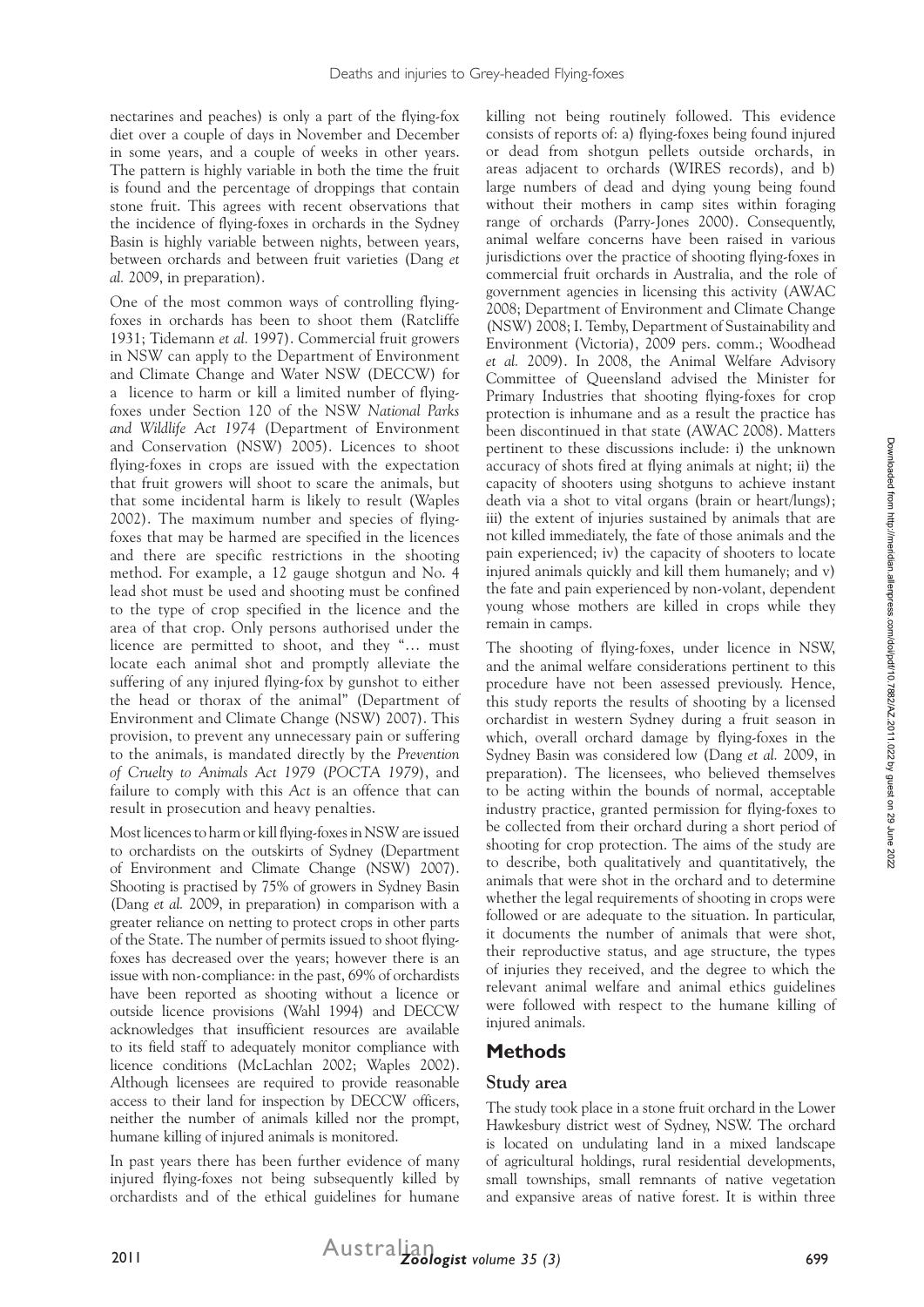kilometres of the boundary of the Greater Blue Mountains World Heritage Area. Native food sources for flyingfoxes within 10 km of the orchard include 15 species of flowering trees and at least nine species of rainforest fruit. The nearest flying-fox camp is six kilometres from the orchard. Two additional camps are located within nightly foraging distance of the orchard (20 km). Each of these camps was occupied at the time of the study.

The orchard is classified as 'small' according to Fleming and Dang (2009). It consists of approximately four hectares of mature nectarine trees set out in two large blocks with an intervening smaller block of immature trees and some cleared land (Figure 1). The trees in each block are planted in parallel rows approximately 4.5m apart which leaves a 1.5-2.0m open space between rows for vehicle access. The orchard is surrounded by cleared land containing farm structures and scattered trees and a 50-60m strip of remnant native vegetation consisting of tall trees (the 'windrow') located along the north-west boundary of the orchard. The two week study occurred within the time when the nectarine crop was ripening and being harvested.



Figure 1. A schematic representation of the study area showing the relative positions of blocks of mature plantings  $\sum$ , immature plantings  $\sum$ , and cleared land  $\Box$ . The two blocks (4ha) of mature nectarines (3m tall) were separated by 1.6ha of combined clear land and immature fruit trees (<1m tall). A tall windrow (••••) of native trees was located along the north west boundary of the orchard, and a 50-60m strip of remnant native vegetation ran along the northern boundary (not shown). The orchard was surrounded by cleared land containing farm structures and scattered trees. The positions taken by shooters when stationary are indicated by stars  $(\star)$ . Mobile shooters moved along open spaces that separated lines of fruiting trees. Diagram is not to scale.

#### **Animal collection**

Dead and injured flying-foxes were collected in the study area from 9 November to 22 November, 2007. The nightly shooting was finished by 10.30 PM and the flying-foxes were collected from 7 AM the next morning. Two or three people were involved in the daily search of the study area which included the orchard, the windrow and immature plantings. Each row of trees was traversed and the ground cover and canopy vegetation were searched thoroughly. A band around the orchard approximately 15 m wide was also searched although not as thoroughly as other areas.

Dead flying-foxes were collected, placed in individual bags and transferred to a freezer for storage. Dead females were checked for the presence of live young. Live, injured animals were captured and placed in small cages or cloth bags depending on the level of injury and taken to a veterinarian. There they were sedated with Zolatil prior to their injuries being assessed. Where their injuries were deemed too severe to allow recovery to a standard suitable for release into the wild, the animals were euthanased using Lethabarb. Where rehabilitation was considered possible, animals were transferred to members of a licensed wildlife rehabilitation organisation. Dependent young were left with injured mothers until a veterinary assessment was made. In cases where a female carrying young was euthanased, the young was removed and transferred to a wildlife rehabilitation group.

#### **Data recording and the assessment of dead individuals**

The bodies of dead flying-foxes were banded with numbered metal bands for future identification. The sex, body mass (g) and forearm length (mm) of each individual were recorded, and the left mandibular 1<sup>st</sup> premolar was extracted from sub-adults and adults for ageing purposes (Divljan *et al.* 2006).

Female reproductive status was assessed using five categories (Divljan 2008), animal: i) had never lactated, ii) showed signs of 'pseudo-lactating' (producing discharge, but nipples not enlarged), iii) was pregnant, iv) was lactating (nipples enlarged and producing milk with no fur around the nipple; the loss of fur around the nipple is the direct consequence of the offspring suckling consistently for several weeks) v) had lactated before but was not lactating at the time (nipples had somewhat regressed and fur around them had grown back). Males  $\geq$  3 years old were classed as reproductive.

All bodies were examined for external signs of injuries. Wing damage (bone fractures and membrane damage), body, leg and head injuries (fractures, pellet marks and external haemorrhaging) were noted. The injuries of the euthanased flying-foxes that were alive at least 8.5 hours after shooting and those that were dead when collected were compared statistically using a Chi-square (χ*<sup>2</sup>* ) analysis and Fisher's Exact test if the expected frequencies were lower than five (Quinn and Keough 2002).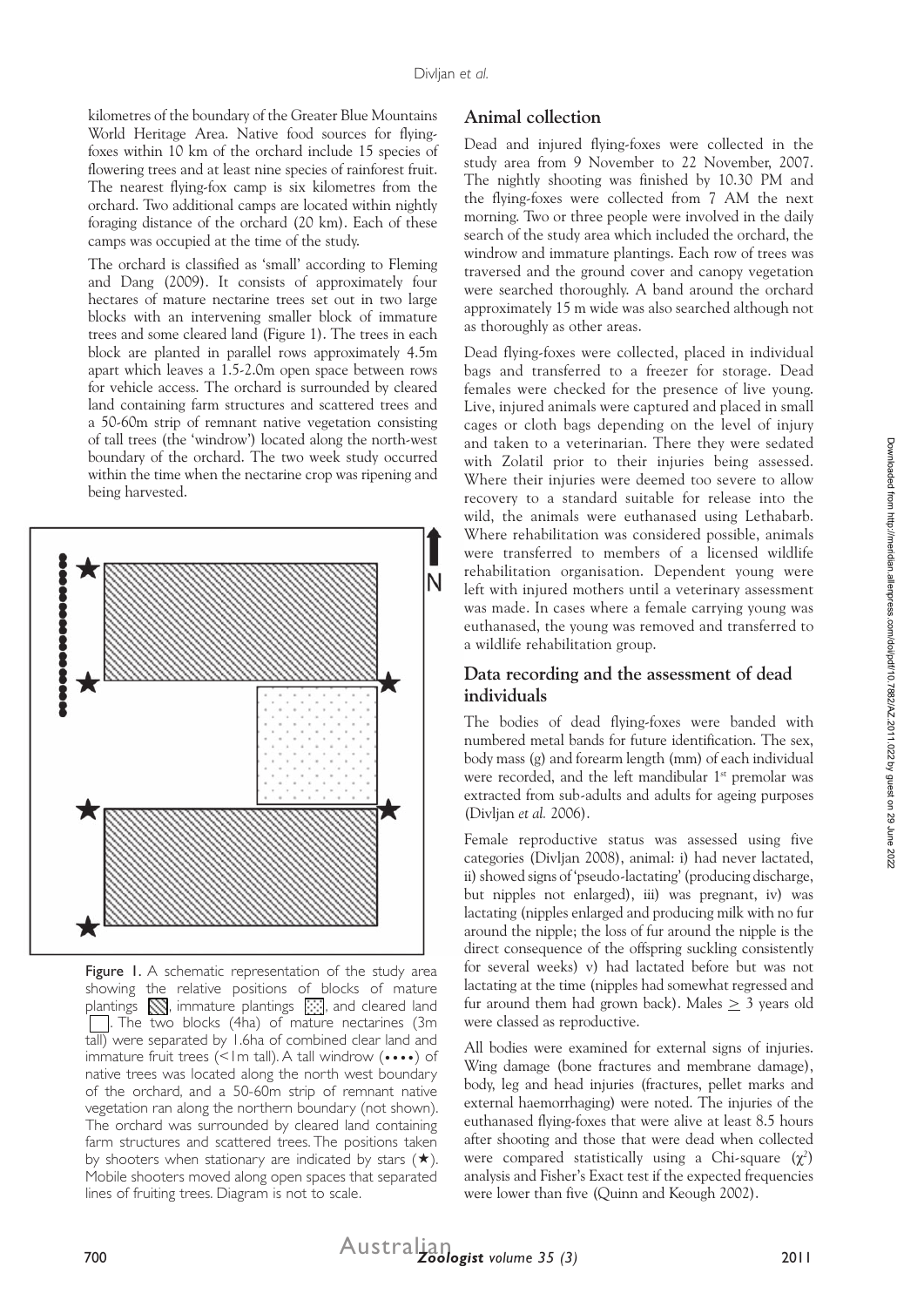All the euthanased flying-foxes and a random collection of the animals that were dead when collected were autopsied by a veterinarian (Dr T. Bellamy, Austral Vet Clinic). A detailed external examination was conducted and the animals were X-rayed to document the extent of bone damage and locate shotgun pellets. The autopsy commenced with an incision in the anterior chest and abdominal wall. Then the ribs and sternum were excised to expose the internal organs and the extent of internal body trauma was assessed. Contusions of the body wall and muscle were documented, as were damage to organs, haemorrhages and fractures. Direct signs of pellets: round holes in wing membranes, points of entry into the body cavity, and remnants of the embedded pellets, were also recorded. The head and neck area were assessed for signs of cranial fractures, haemorrhaging and/or contusion. Photographs were taken to document the extent of injuries. The injuries of the two groups of flying-foxes were subdivided into more detailed categories and compared statistically using Chi-square (χ*<sup>2</sup>* ) analysis and Fisher's Exact test (Quinn and Keough 2002).

# **Results**

# **Animal collection**

A total of 164 dead or injured flying-foxes were collected or directly observed over the 14 day study period (Table 1). Of the 164 flying-foxes, 102 animals were dead when collected (this included five neonates that were found on dead mothers) and 12 animals were dead but not able to be collected because their bodies were located out of reach in the windrow trees (Table 1). The remaining 50 flying-foxes were alive at the time of collection. Six of these injured live animals were unable to be caught as they were located high in the windrow (one was a neonate that was heard calling from the top of one of the casuarinas near a dead female for four consecutive days). The accessible 44 injured animals were collected. Hence 30% of the total number of flying-foxes observed or collected from the orchard, were alive at least 8.5 hours after being shot.

All the dead flying-foxes were found inside the orchard and the windrow and all but one was found on the ground (the other being found in a fruit tree). In contrast, injured animals were typically found roosting in the canopy of orchard trees. A small number were located hanging low to the ground and five were collected from the ground. Some injured flying-foxes were found outside the orchard, roosting in unexpected locations such as on fence posts or on plastic guards used to protect new plantings. Animals in trees were difficult to locate as they often roosted in dense foliage and did not move when approached. While care was taken throughout the study to carefully search all of the fruit trees, it should be noted that some injured animals may not have been located.

The number of flying-foxes collected from the orchard varied substantially between days. The maximum number of dead and injured flying-foxes collected on a single day was 43 while on three of the 14 days no flying-foxes were collected. At least one injured live flying-fox was collected each day that injured or dead animals were collected from the orchard  $(n = 11 \text{ days})$ .

Of the 44 collected injured flying-foxes, 34 were euthanased after veterinary assessment. All live injured adults were euthanased. Among these were eight females with live neonates attached. (None of the dead females when collected in the orchard had live neonates on them). The neonates were removed from their mothers and with two sub-adult animals that were considered to be curable, were passed to a licensed wildlife care organisation for care and rehabilitation. No further data were able to be obtained from these 10 injured but potentially releasable animals, and so the detailed investigation of the bodies of the collected animals was restricted to the 136 animals that were actually removed from the orchard and were dead when collected (*n*  $= 102$ ) or were subsequently euthanased ( $n = 34$ ).

# **Sex ratios, reproductive condition and age structure**

Of the 136 animals collected, 131 were either adults or sub-adults that visited the orchard. A significantly higher number of females than males were shot in the orchard (female  $n = 83$ , male  $n = 48$ ;  $\chi^2 = 9.351$ ,  $d.f. = 1$ ,  $P =$ 

Table 1. The number of *P. poliocephalus* collected or directly observed during the two-week study period in November 2007 in a stone fruit orchard (Lower Hawkesbury district west of Sydney, NSW), and the minimum number of the neonates left behind in the camp. a – One neonate was heard calling for four days next to dead mother high in casuarinas. b – Seven neonates were successfully raised by a wildlife rehabilitation organisation (one young died one day after being rescued from an euthanased mother). c – The minimum number of dependent neonates left in the camp based on the number of collected dead lactating females (and excluding the collected and/or observed neonates). It is possible that more lactating females were present in the samples of adults that were not collected (12 and 5), which would increase the total number of neonates left to die in the camp.

|                                          | <b>Neonates</b> | Sub-adults and adults |  |
|------------------------------------------|-----------------|-----------------------|--|
| Dead collected                           |                 | 97                    |  |
| Dead not collected                       |                 |                       |  |
| Injured euthanased                       |                 | 34                    |  |
| Injured (or neonate) not collected       | a               |                       |  |
| Injured (or neonate) and taken into care | 8h              |                       |  |
| Minimum no. left in the camp             | 4 c             |                       |  |
| Total                                    | 55              | -50                   |  |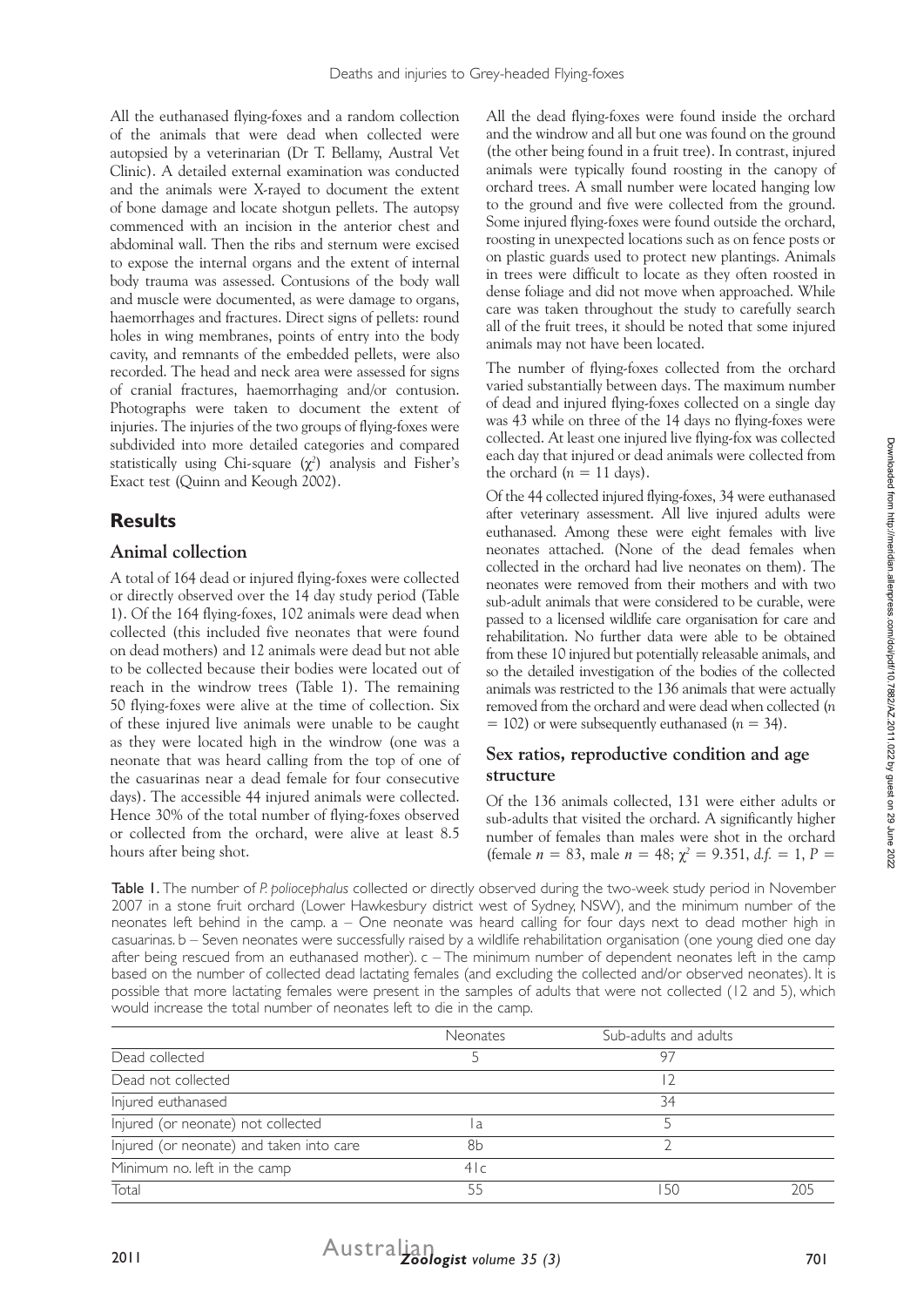0.0022). Of the females, 61 (73%) were reproductive: 54 of these were lactating, four were pregnant and three had lactated previously but were not currently lactating. Of the lactating females 13 were shot while carrying a neonate. Forty one females had therefore left dependent young at a camp site. Eight of the non-reproductive females were showing signs of 'pseudo-lactation', a state which was frequently observed in sub-adult females. Of the 48 males, 29 (60%) were reproductive  $(\geq 3$  years old). If the 41 neonates left to die at the camp are included in the overall mortality from the orchard, the percentage of animals that survived ≥8.5 hours from when shooting ceased increased from 30% to 44%.

The age structure of the animals killed by shooting in the orchard was assessed using all the animals that were collected from the orchard  $(n = 136)$  and the neonates that would have been left back in the flying-fox camp  $(n = 41)$ . The age structure of this group of 177 animals is summarised in Figure 2. The age of animals of both sexes ranged from neonates to adults at least 12 years old, and 87% of the sample were aged ≤6 years old. Males predominated in the younger, non-breeding age groups but from the age of three, when most females breed, females were more numerous (Figure 2). Overall, 59 (88%) of the females  $\geq$ 3 years old (*n* = 67) were reproductive at the time of the study. The shape of the age distribution of shot flying-foxes was consistent with the general pattern observed for *P. poliocephalus* sampled in Sydney Basin (Kolmogorov-Smirnov test: *D* = 0.2941, *P* = 0.387; data from Divljan 2008).

# **Assessment of injuries**

#### *Incidence and description of external injuries*

All 136 collected bats were externally assessed for injuries resulting from shooting. Of the 131 sub-adult and adult bats, 34 had been alive at collection but subsequently euthanased. The injuries sustained by all 136 animals are presented in Table 2.



Figure 2. Age distribution of the shot flying-foxes collected in November 2007, and dependent young that would have been left in the camp. The age distribution is driven primarily by the larger sample of female bats, particularly between the ages 4-6.

On external examination, fractures of the long bones in wings (humerus, radius and ulna) were most common and documented in 108 (82%) cases (Figure 3). Wing membrane was damaged in at least 85 animals (65%), and 61 flying-foxes (47%) had body-related injuries. The incidence of external haemorrhaging was low and depended on the size and nature of the open wound. Bleeding from the mouth and nose was noted in a small number of bats who generally had a fractured mandible and/or maxilla. Overall 19 animals (15%) showed external signs of head trauma, characterised by fractures of the cranium, mandible and/or maxilla and haemorrhaging in the head region, but of these only three had cranial injuries indicating brain damage. An additional three bats had injuries consistent with being shot at close range from above and it is likely that they were dispatched by a shotgun burst to the top of the head while on the ground (Figure 4). Provided that these three were shot shortly after falling to the ground, there is evidence that six bats died rapidly from a direct brain damage.

Table 2. An overview of the documented injuries in euthanased animals. All animals had multiple types of trauma, however their severity varied considerably. Similar injuries were recorded in the random sample of autopsied bats that died, with a small number of bats suffering a direct brain trauma as well.

| Type of trauma observed        | Body part/area affected                                                                             | <b>Description</b> (damage is primarily associated<br>with the high force impact of the<br>penetrating pellets, and at times the impact<br>upon fall/crash landing) |  |
|--------------------------------|-----------------------------------------------------------------------------------------------------|---------------------------------------------------------------------------------------------------------------------------------------------------------------------|--|
| Haemorrhaging                  | Free blood observed in the head (but cranium<br>intact), neck, chest and/or abdomen                 | Bleeding externally (from mouth, nose, or<br>open wound), internally from tissue/organ<br>damage                                                                    |  |
| Bone fracture (often multiple) | Axial skeleton: mandible, ribs, sternum,<br>vertebrae<br>Appendicular skeleton: limb bones, girdles | A broken bone - several ways observed,<br>e.g. closed (complete, incomplete and<br>multi-fragmentary) and compound                                                  |  |
| Superficial tissue penetration | Muscle and body wall, wing membrane                                                                 | A hole left in the tissue as the high force<br>pellet passes through                                                                                                |  |
| Contusion                      | Organs (e.g. eye, lungs), muscle and body wall<br>particularly in the neck and chest area           | Damage to the capillaries in the tissue<br>often associated with more serious trauma<br>(fracture, haemorrhaging)                                                   |  |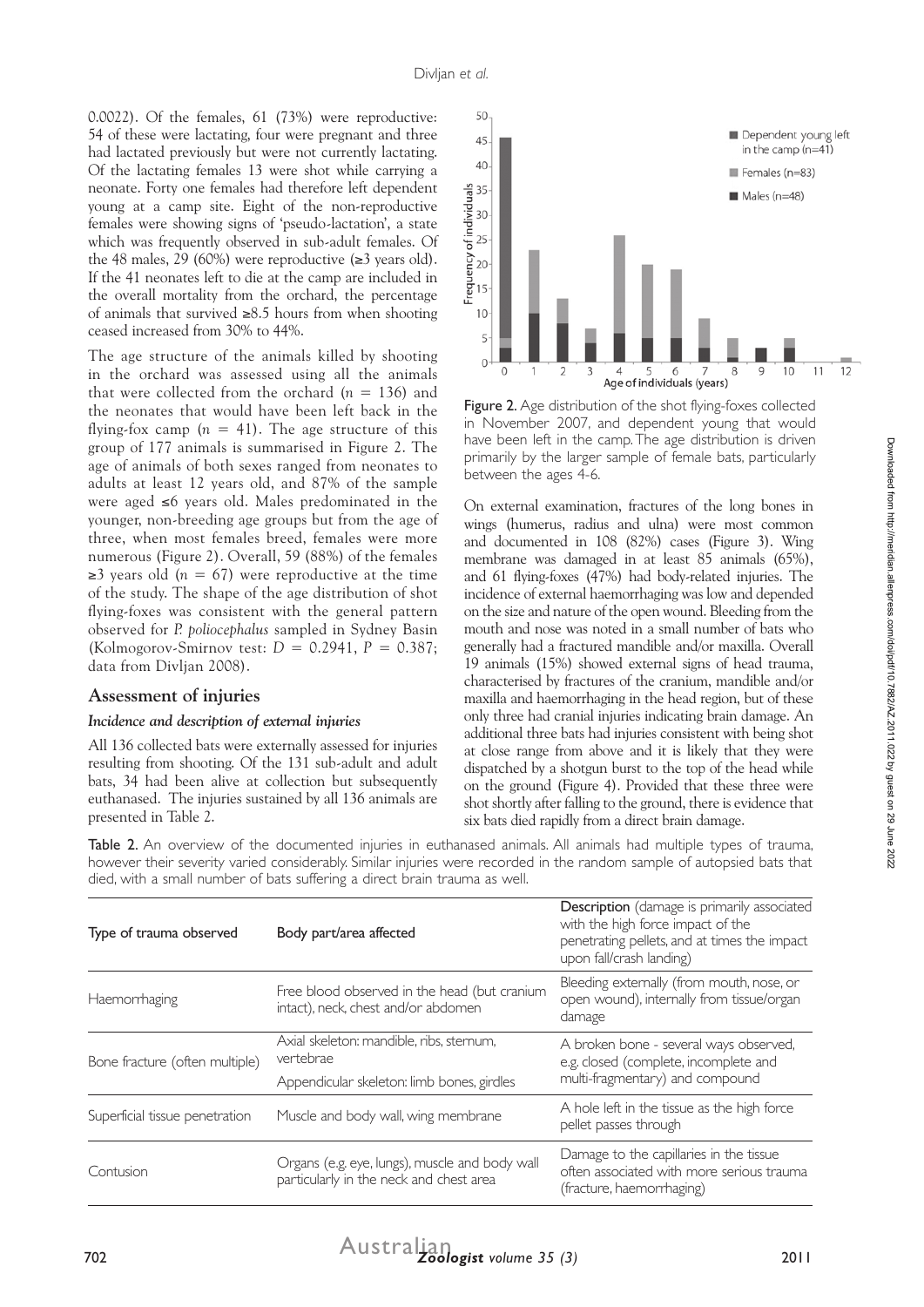

Figure 3. Examples of injuries in shot flying-foxes. a) A bat that has been shot in the head. The autopsy revealed haemorrhaging around the right eye socket (the pellet is still embedded in the region), fractures of the right humerus and distal radius and ulna, several holes in the wing membranes and contusion of the right lung. b) X-ray of a shot flying-fox with extensive body trauma: internal haemorrhaging, rib and sternum fractures, and limb bone fractures. Note, however, the pellet imbedded in the head, which fractured the left dentary on impact, but caused no direct brain damage (cranium was intact). c) X-ray of a pregnant female. The autopsy revealed anterior skull fractures and damage to the right wing (three pellets can still be seen on the X-ray). d) A bat with a compound fracture of the left humerus and minor wing membrane damage. The autopsy revealed no other signs of injury. In all cases the fractures of long bones of the arm were deemed severe and animals would not have been able to fly again.



Figure 4. External assessment of a head injury showing a compound fracture of a large portion of the cranium exposing the brain. The nature and position of the injury indicates a close-range shot of the bat on the ground (it was probably brought to the ground, but not immediately killed, by another shot that shattered one wing).

The  $\chi^2$  analyses and/or Fisher's Exact tests of the 2x2 contingency tables compared the types of external injuries observed in the animals that died within the 8.5 hour period (those that were collected dead) and the animals that survived this period (those that were euthanased). The observed numbers of bats with external injuries of the neck and legs were not significantly different between the two groups (Table 3). The odds of observing an external wing bone or membrane injury were 9.68 and 3.27 times greater respectively in bats that were collected alive compared to collected dead. Conversely, the bats that were collected dead had higher odds of having external head and body injuries compared to those that were collected alive (Table 3).

Of the dead collected neonates, four had been shot in the body (signs of external haemorrhaging were apparent at the site of impact). One had a fractured skull, a probable result of the direct impact from a shot aimed at the mother.

#### *Autopsied animals: internal injuries and euthanasia*

Autopsies were carried out on 58 flying-foxes: 34 euthanased animals and 24 randomly selected from the animals that were collected dead. All 34 euthanased bats had signs of wing trauma including fractures of arm or shoulder bones, hand bones and/or membrane damage (Figure 3), and 31 (91%) cases had fractures of a long bone (Table 4).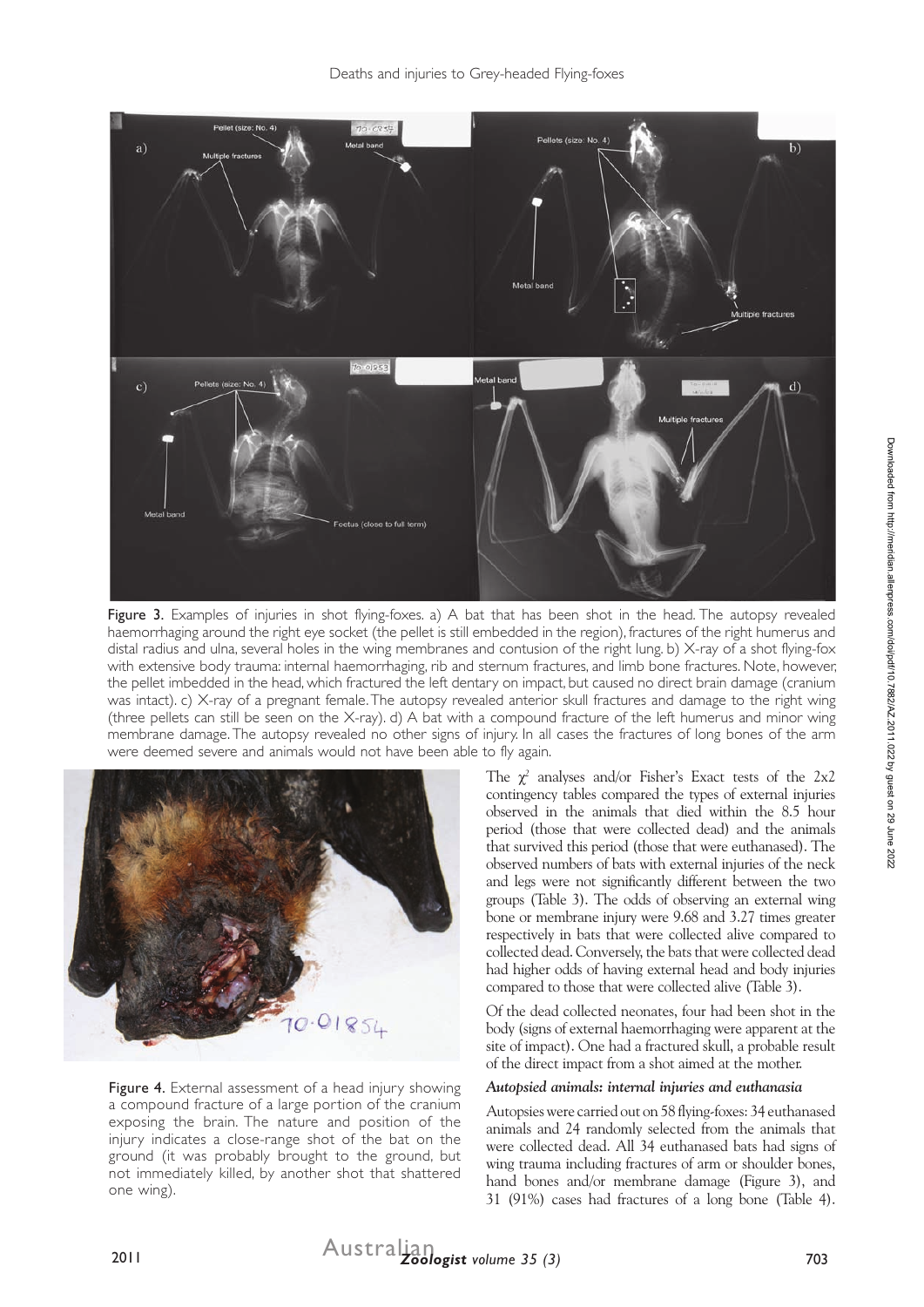| Exact tests were used in cases when the expected values were <5.<br>Table 3. Observed values and statistical results comparing external |                                 |                                     |                                                                              | injuries documented in the bats collected dead ( $n = 97$ ) and alive (and had to be euthanased, $n =$<br>The asterisk (*) denotes significant results. |                                                                                |                                            |                         |   |               |                                                  | 34). Fisher's |
|-----------------------------------------------------------------------------------------------------------------------------------------|---------------------------------|-------------------------------------|------------------------------------------------------------------------------|---------------------------------------------------------------------------------------------------------------------------------------------------------|--------------------------------------------------------------------------------|--------------------------------------------|-------------------------|---|---------------|--------------------------------------------------|---------------|
| (type and location)<br>External injury                                                                                                  | (injury observed)<br>Euthanased | Euthanased (injury<br>not observed) | observed)<br>collected<br>Dead<br>(injury                                    | (injury not observed)<br>Dead collected                                                                                                                 | Chi-value (without<br>Yates correction)                                        | P or Fisher's<br>exact P                   | 玉                       |   | Odds ratio    | Confidence interval<br>(for odds ratio)          |               |
| Head                                                                                                                                    |                                 | 33                                  | $\frac{\infty}{\infty}$                                                      | R                                                                                                                                                       |                                                                                | 0.0249*                                    |                         |   | 0.1330        | 0.022                                            | 0.822         |
| Neck                                                                                                                                    |                                 | 33                                  | $\sim$                                                                       | 94                                                                                                                                                      |                                                                                | 1.0000                                     |                         |   | 0.9495        | 0.132                                            | 6.949         |
| Body                                                                                                                                    | $\circ$                         | 28                                  | 55                                                                           | 42                                                                                                                                                      | 5.432                                                                          | $0.0001*$                                  |                         |   | 0.1636        | 0.059                                            | 0.388         |
| Wing bone                                                                                                                               | 33                              |                                     | 75                                                                           | 22                                                                                                                                                      | 6.777                                                                          | 0.0092*                                    |                         |   | 9.6800        | 1.579                                            | 58.316        |
| Wing membrane                                                                                                                           | 28                              | $\circ$                             | 57                                                                           | $\overline{P}$                                                                                                                                          | 6.149                                                                          | $0.0131*$                                  |                         |   | 3.2749        | 1.269                                            | 8.399         |
| $\overline{e}^{\overline{0}}$                                                                                                           | $\Box$                          | 29                                  | $\subseteq$                                                                  | 67                                                                                                                                                      |                                                                                | 0.5350                                     |                         |   | 1.5000        | 0.496                                            | 4.578         |
| Fisher's Exact tests were used in cases when the expected values were <5. The asterisk<br>(type and location)<br>Internal injury        |                                 |                                     | Euthanased<br>(injury not<br>observed)<br>Euthanased<br>observed)<br>(injury | observed)<br>collected<br>(injury<br>Dead                                                                                                               | (*) denotes significant results.<br>Dead collected<br>(injury not<br>observed) | (without Yates<br>correction)<br>Chi-value | Por Fisher's<br>exact P | 능 | Odds<br>ratio | Confidence interval<br>(for odds ratio)          |               |
|                                                                                                                                         | Brain                           |                                     | 34<br>$\circ$                                                                | $\sim$                                                                                                                                                  | 22                                                                             |                                            | 0.1670                  |   | 0.0000        | $\begin{array}{c}\n0.011 \\ \hline\n\end{array}$ | 1.563         |
|                                                                                                                                         | Chest                           |                                     | 28<br>$\circ$                                                                | $\overline{\phantom{0}}$                                                                                                                                | $\sigma$                                                                       | 12.254                                     | $0.0001*$               |   | 0.1286        | 0.039                                            | 0.422         |
| Haemorrhaging                                                                                                                           | Abdomen                         |                                     | 29<br>$\sqrt{ }$                                                             | $\sim$                                                                                                                                                  | 22                                                                             |                                            | 0.6880                  |   | 1.8966        | 0.380                                            | 9.226         |
|                                                                                                                                         | Neck                            |                                     | 33                                                                           |                                                                                                                                                         | 23                                                                             |                                            | 1.0000                  |   | 0.6970        | 0.069                                            | 7.013         |
| Bone fracture (with                                                                                                                     | Head (mandible and maxilla)     |                                     | SO.<br>4                                                                     | 4                                                                                                                                                       | 20                                                                             |                                            | 0.7062                  |   | 0.6667        | 0.162                                            | 2.742         |
| some bleeding and/<br>or contusion)                                                                                                     | Chest (ribs and sternum)        |                                     | $\cong$<br>$\frac{\infty}{\infty}$                                           | $\overline{\phantom{0}}$                                                                                                                                | $\overline{\phantom{0}}$                                                       | 1.882                                      | 0.1700                  |   | 0.4632        | 0.156                                            | 1.379         |
|                                                                                                                                         | Wing (arm/shoulder)             |                                     | $\infty$<br>$\overline{3}$                                                   | $\overline{\circ}$                                                                                                                                      | $\sqrt{ }$                                                                     |                                            | 0.2554                  |   | 2.7193        | 0.634                                            | 11.528        |
| Bone fracture (with                                                                                                                     | Wing (hand bones)               |                                     | $\Omega$<br>$\overline{4}$                                                   | $\subseteq$                                                                                                                                             | $\overline{4}$                                                                 | 0.001                                      | 0.9700                  |   | 0.9800        | 0.344                                            | 2.787         |
| membrane damage)<br>contusion and/or                                                                                                    | Wing (membrane)                 |                                     | $\sigma$<br>25                                                               | 20                                                                                                                                                      | 4                                                                              | 0.778                                      | 0.3779                  |   | 0.5556        | 0.158                                            | 1.985         |

Wing (membrane) 25 9 25 9 25 9 25 9 26 1.985 0.158 1.985 1.985 1.985 1.985 1.985 1.985 1.985 1.985 1.985 1.985 Legs 5 29 5 19 0.7261 1 0.6552 0.176 2.427

 $\overline{20}$  $\sqrt{ }$ 

25  $\overline{L}$ 

Legs

 $\frac{\sigma}{\sigma}$  $\overline{4}$ 

29  $\circ$ 

2.427

0.6552

 $\overline{a}$ 

 $0.7261$ 0.3779

0.158  $0.176$ 

Divljan *et al.*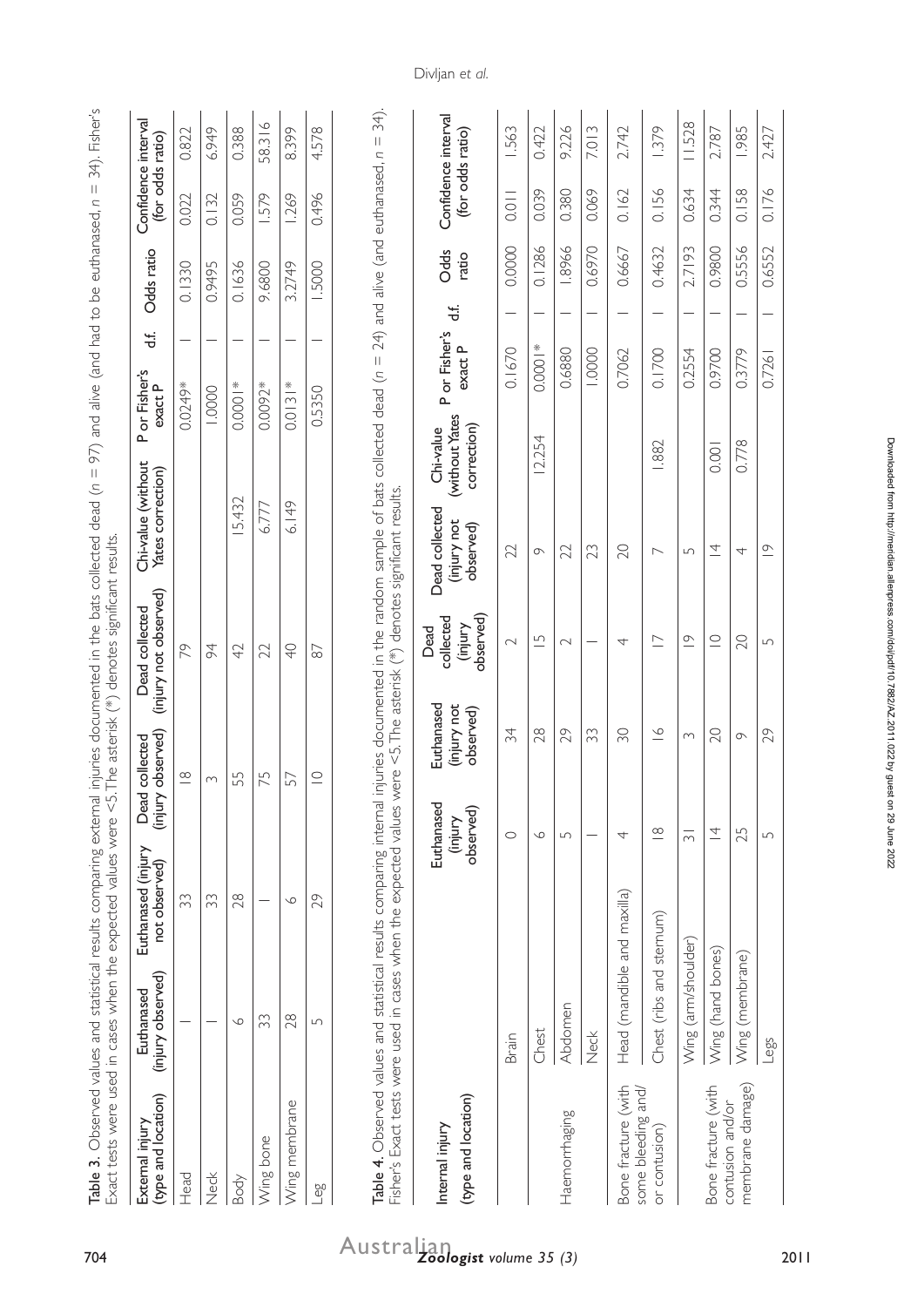Wing damage was the only injury detected in 15 euthanased flying-foxes. Fractures of the axial skeleton were also documented, with six bats suffering from broken ribs and/ or sternum, while four individuals had damage to their mandible and/or maxilla. A further six individuals suffered from internal bleeding from chest injuries (Figure 5).

Of the 24 flying-foxes that were collected dead, all had some form of wing damage. Chest haemorrhaging was identified in 15 (63%) of the animals that died during the night, and seven bats suffered from fractured ribs and/ or sternum. In comparison with the euthanased animals, two dead bats had direct brain damage, but none of the autopsied bats had any direct damage to either heart and/ or both lungs. Common to both groups was bruising of the muscle and body wall most likely caused by the fall to the ground after being shot (Table 4).

The incidence of internal chest haemorrhaging was significantly higher in the animals that were collected dead compared with the animals that were collected alive  $(\chi^2 = 12.254, d.f. = 1, P = 0.0001,$  Table 4), and the odds of observing internal bleeding in the chest area were 7.78 times greater in the dead bats. All other types of injuries were similarly distributed between the two groups.

# **Discussion**

This study is unique. It is the first time a commercial fruit grower in Australia has allowed free access to their property, enabling a systematic assessment to be made of flying-foxes shot for crop protection. This level of co-operation could not be duplicated elsewhere at the time and is unlikely to be repeated in the near future. Interpretations of these results are therefore limited by a lack of replication. Nevertheless, the results of the study support long-held, but poorly substantiated views about biases in the sex and reproductive status of flying-foxes killed in orchards and poor compliance by orchardists with license conditions that specify the maximum numbers of animals to be killed and the killing methods to be used (Wahl 1994; Tidemann *et al.* 1997; Parry-Jones 2000; McLachlan 2002). The results are consistent with propositions that shooting in orchards impacts the reproductive potential of this vulnerable

species, contributes to the overall decline of the species and does not comply with legal and ethical standards for humane killing of animals (Dickman and Fleming 2002; Martin and McIlwee 2002; McIlwee and Martin 2002; Booth 2007; Department of Environment and Climate Change (NSW) 2008; Divljan 2008).

# **Description of the animals involved**

The flying-foxes that suffered mortality as a result of shooting during the course of this study had an age structure that indicated a relatively young population, considering the reported longevity of the species (Divljan *et al.* 2006). However the same pattern was observed in age distributions of both dead individuals collected between 1999-2007 in Sydney and a live camp study in the Sydney Basin (Divljan 2008), indicating that this age structure is the typical one found in Sydney's *P. poliocephalus*. Hence the shooting in the orchard did not favour any particular age class but rather appeared to be random.

As there is evidence of high fecundity rates in female flying-foxes (Eby 1999), the young population is not likely an effect of variable recruitment into the population, but the result of overall high adult mortality (Divljan 2008). A linear time-invariant population model, based on such an age distribution showed a negative population growth rate  $(\lambda = 0.898)$  (Divljan 2008). The model further demonstrated a population halving time to be 6.47 years, which would lead to the extinction of this species within the next 84 years. The high mobility of flying-foxes (Eby 1991a) and lack of genetic differentiation within the species (Webb and Tidemann 1996; S. Fox, James Cook University, 2009 pers. comm.) suggest that this model is applicable throughout the range of *P. poliocephalus*. However further research is needed to support this hypothesis, or its alternative, that the Sydney region is acting as an ecological trap (Delibes *et al.* 2001; Battin 2004) where the flying-foxes that regularly visit the Sydney Basin are particularly at risk, and have a particularly high adult mortality rate. In either case, as over 20% of the entire population of *P. poliocephalus* can be resident at Sydney's camp sites (Smith 2007), high adult mortality within the Sydney Basin must impact negatively on the entire species.



Figure 5. An example of a body shot showing internal haemorrhaging in the chest. A pellet penetrated the anterior chest body wall and muscle causing damage to the left lung and extensive internal haemorrhaging. The heart was not damaged.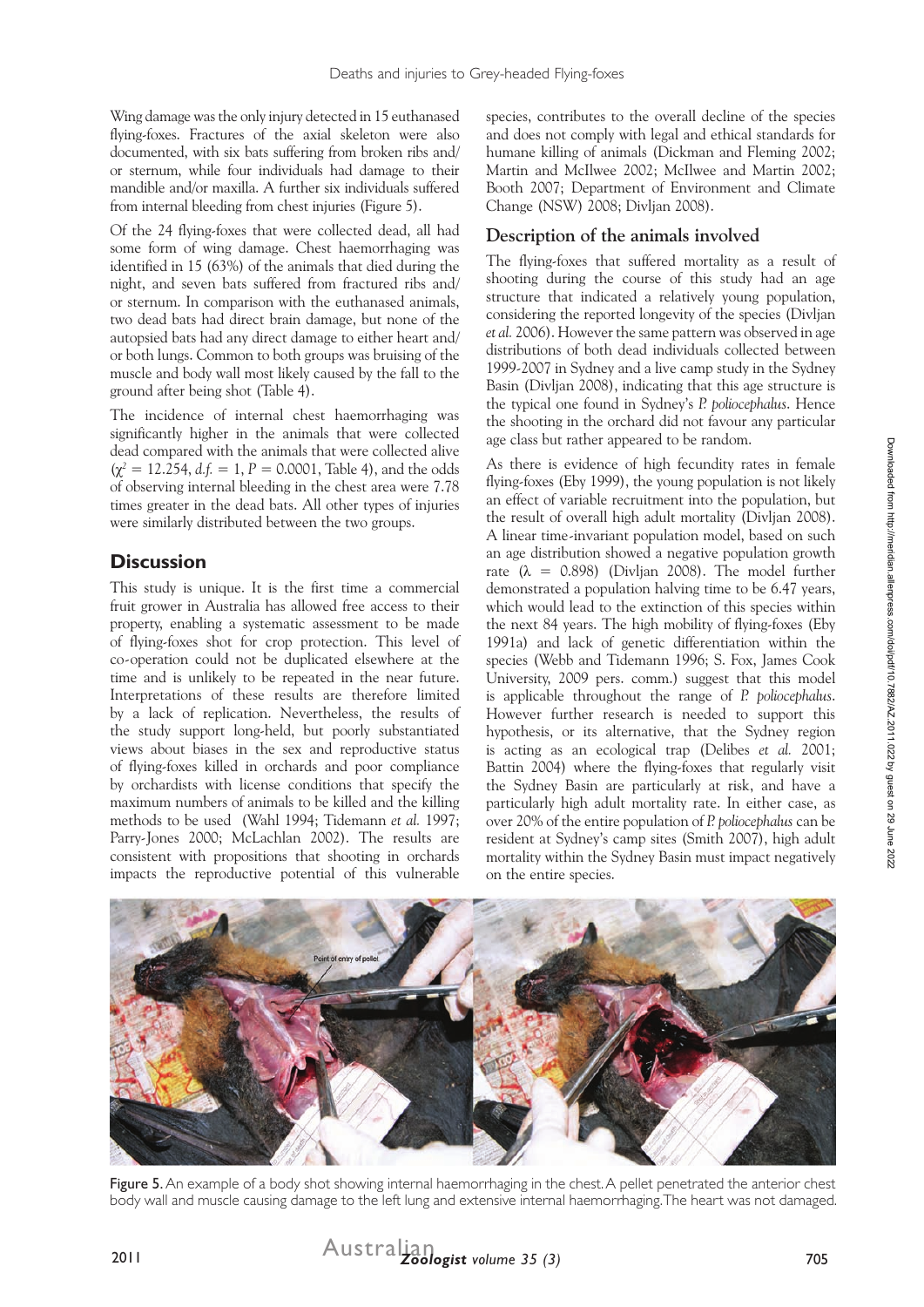While there was no evidence of the animals foraging in orchards having an age bias compared with the rest of the Sydney population, there was considerable evidence for breeding females to be over-represented among the orchard bats. It is generally accepted that flying-foxes have a 1:1 male to female sex ratio (Martin and McIlwee 2002; Welbergen 2005), but in the orchard bats the male to female ratio of 1:1∙73 was significantly different from this and a large proportion of the females were either pregnant or lactating. That breeding females made up the largest demographic group was not an unexpected result (Tidemann *et al.* 1997; Duverge *et al.* 2000). The energy requirements of pregnant and lactating females are high due to the elevation in basal metabolic rate and increase in thermoregulatory needs induced by their reproductive status (Welbergen 2005).

Wild GHFF are sequential specialists (Parry-Jones and Augee 1991) foraging on a wide range of foods, in a hierarchy of preference (Parry-Jones and Augee 2001): blossom from myrtaceous and proteaceous species form the top layer of this hierarchy, while cultivated fruit is found towards its bottom (Gopalan 2004). The pollen of the preferred blossom is high in protein (Parry-Jones 1993; Stace 1996) and highly attractive to flying-foxes (Gopalan 2004), however fruit while low in protein is high in carbohydrate (Steller 1986). Hence it is likely that flying-foxes utilise an optimal foraging strategy in order to maximise their chances for survival. In the absence of abundant blossom, a proportion of animals (particularly those with high energetic needs, such as pregnant or lactating females) may utilise orchards in combination with available native food resources. For example commercial fruit could be used as an energy source to power flight to more distant native food supplies or to other camps. This scenario is supported by an observation that a few shot bats from this study had considerable amounts of pollen on their fur: they had been feeding on native blossom elsewhere, before coming into the orchard.

If the results of this study are extrapolated for the entire period of the spring and early summer harvest and include all the orchards in which shooting occurs, the high percentage of reproductive females (73%) among the shot females, and the high percentage of shot animals whose death would also result in the death of their young (42%) indicate a considerable loss in reproductive potential for this vulnerable species as a result of shooting in orchards. This loss extrapolated over many years could be a significant factor in the observed high mortality of Sydney's flying-foxes and the overall decline of the species (Department of Environment and Climate Change (NSW) 2008).

# **Legal and ethical compliance**

The 164 flying-foxes recorded as killed or injured during this study should be considered the minimum number of animals shot in the orchard over the fortnight. This number does not include animals that were missed in the orchard search or that flew beyond the search area despite having sustained injuries that sooner or later would result in their death. While the actual number of animals specified under the licence conditions are not known for this particular orchardist, the average number of *P. poliocephalus* licensed to be harmed in the 2006/2007 season was less than 40 flying-foxes per licence (Department of Environment and Climate Change (NSW) 2007). Hence, it is likely that this orchardist shot outside the licence provisions, and has alone contributed to  $\sim$ 20% of the reported shot flyingfoxes for the season (Table 5). The orchardist indicated that usual standards of practice were being applied during the study period, suggesting low compliance with licence provisions throughout the fruit growing community. As a result, we suggest there are reasons to question the veracity of the data collected from orchardists and used by DECCW to document the numbers of flying-foxes shot in orchards (Table 5).

Table 5. Summary of licensed shooting practices for the past nine seasons. The numbers of harmed GHFFs are reported from the flying-fox return sheets (FFRS) received by the NSW National Parks and Wildlife Service (NPWS) from the licensed orchards, and do not include animals that have been shot, but not reported, or ones shot illegally (Department of Environment Climate Change and Water (NSW) 2010).

| Season        | Number of licences issued<br>(including variations) | <b>Allowed GHFF</b> | Shot GHFF    | Percentage of<br>returned reports (%) |
|---------------|-----------------------------------------------------|---------------------|--------------|---------------------------------------|
| 1998/1999     | 92                                                  | 1959                | 516          | 48                                    |
| 1999/2000     | 44                                                  | 895                 | 208          | 44                                    |
| 2000-2001     | 67                                                  | 1793                | 864          | 61                                    |
| $2001 - 2002$ | 70                                                  | 1650                | 1058         | 76                                    |
| 2002-2003     | 62                                                  | 2358                |              |                                       |
| 2003-2004     | 71                                                  | 2316                | 391          | 60                                    |
| 2004-2005     | 27                                                  | 852                 | 241          | 56                                    |
| 2005-2006     | 4 <sub>1</sub>                                      | 1320                | 954          | 88                                    |
| 2006-2007     | 34                                                  | 1155                | 801          | 84                                    |
| Mean $(\mu)$  |                                                     | 1589                | 753          |                                       |
| Total         |                                                     | 14298               | 6027         |                                       |
| Range         |                                                     | 852-2358            | $202 - 1391$ |                                       |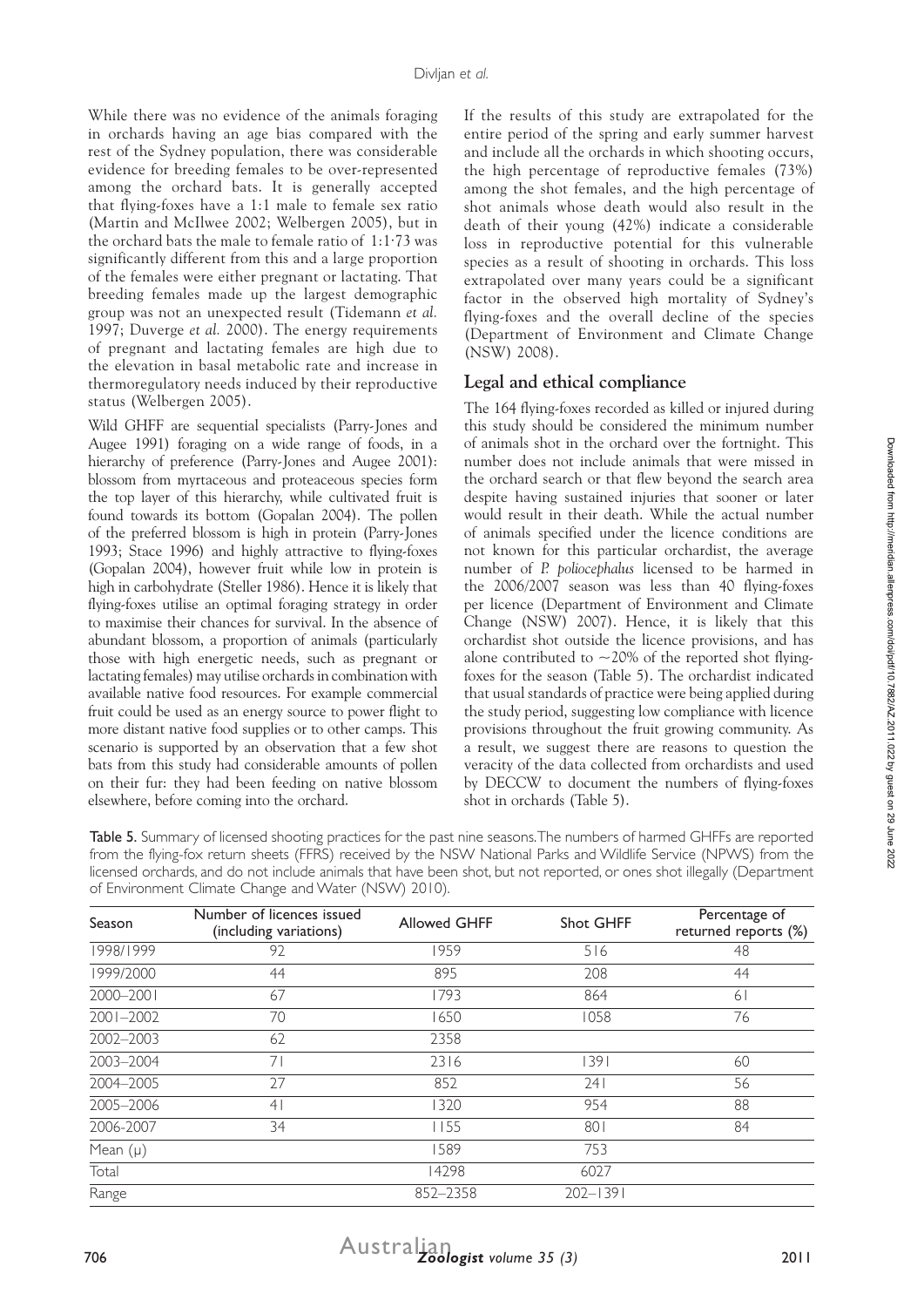#### *'Humane killing'*

Vertebrate pest species cause large damage and risk to the environment and primary production industries, justifying the need for their effective control and management. Still, there is a public expectation that this control is conducted so that the target species are managed in a manner that causes them no unnecessary pain. This expectation is mandated in the *POCTA 1979*. The legislation recognises that while certain activities such as hunting, shooting and destroying animals may be necessary, they must be conducted "... in a manner that causes the animal to die quickly and without unnecessary pain" (where pain is defined as distress or suffering). Failure to comply with the *Act* may render an individual or corporation liable to prosecution.

If animals are injured (and in pain) rather than killed immediately there are legal requirements for 'humane killing' that enshrine various ethical values. For example the guidelines defined by the Australian National Health and Medical Research Council (NHMRC 2004) state that if "... pain, distress or suffering (of the animal) ... cannot be alleviated promptly", it is necessary to humanely kill the animal in a way that "... must avoid pain or distress, be reliable and produce rapid loss of consciousness until death occurs". This is recognised in the DECCW Section 120 licence provisions that state that all authorised persons "… must locate each animal shot and promptly alleviate the suffering of any injured flying-fox". This study found no evidence of any serious attempt to follow these licence provisions. Almost a third of flying-foxes that were shot were alive at least 8.5 hours after the cessation of shooting and if the total number of animals impacted by the shooting in the orchard is considered (that is if the number of orphan flying-foxes left to die in the camp sites is included in the calculations) then 44% of these animals stayed alive for ≥8.5 hours, and it is known that one young left at a camp took at least four days to die. Hence the treatment of flying-foxes as documented in this study is in contravention of the definition of 'humane killing' as defined by the NHMRC (2004) and contravenes the DECCW licence provisions.

The degree of non compliance with the ethical requirement of the licence provisions is likely to be even higher than stated above as the animals that were collected dead could have died at any time up to 8.5 hours after being shot. External comparisons of the injuries in bats that were collected dead and alive (and had to be euthanased) showed that although the animals experienced similar overall type of injuries (Table 2), head and body injuries were more common in animals that were collected dead. Detailed autopsies confirmed that this was particularly associated with the internal bleeding in the chest area, which affected 62% of the random autopsied dead animals compared to the 25% of euthanased bats. Additionally, while there was no significant difference in brain damage between the groups, this type of injury occurred only in the bats that were collected dead. This might suggest that the brain damage and chest haemorrhaging are more likely to lead to death within the given 8.5 hour time frame,

which is expected given that these are the target areas identified in the licensing regulations. However, even such injuries may not have resulted in a quick death as six of the bats that were alive at the time of collection had chest haemorrhage. Furthermore the remaining seven autopsied dead bats had injuries that were not statistically different from those found in majority (82%) of the euthanased bats, suggesting that time to death for these bats was not necessarily rapid as required under the terms of the license.

Under the NSW Department of Industry and Investment (formerly the Department of Primary Industries) humane pest control Code of Practice (COP) and Standard Operating Procedures (SOPs) for listed pest species (Department of Primary Industries (NSW) 2005), it is mandatory that problem animals are shot in the head (brain) or chest (heart/lungs) to ensure rapid humane death. However, these areas are particularly difficult to hit as flying-foxes are small, moving, dark targets against the night sky (Figure 6). Furthermore, GHFF are denser with heavier bones than birds of equivalent size (J. G. Parsons, James Cook University, 2007 pers. comm. in Booth 2007), which makes pellet penetration through the body wall, muscles and bones to the vital organs more difficult. Given that no autopsied animals showed signs of the direct damage to the heart and/or both lungs (despite many bats suffering some form of chest injury), shooting an animal in the chest, while in flight, is unlikely to result in humane instantaneous death. Consequently, if it is assumed that only shots that pierced the cranium or hit the heart/ lungs caused rapid death, then only two of the bats that were collected dead and were subsequently autopsied fall into this category. In both animals the bullet penetrated the brain. These bats represent just over 8% of the 24 dead animals autopsied. If this percentage is applied to the adult and sub-adult animals that were collected dead  $(n = 97)$  then possibly eight animals in total, died instantaneously.



Figure 6. *P. poliocephalus* flying at dusk. Individuals are small, dark and difficult to see, and most of the exposed surface area of flying-foxes is the large wing span. Hence, to ensure that the problem flying-foxes are killed in a humane way (targeting the head or the chest), expert skill and good judgement of the shooter are required. Photograph: Vivien Jones.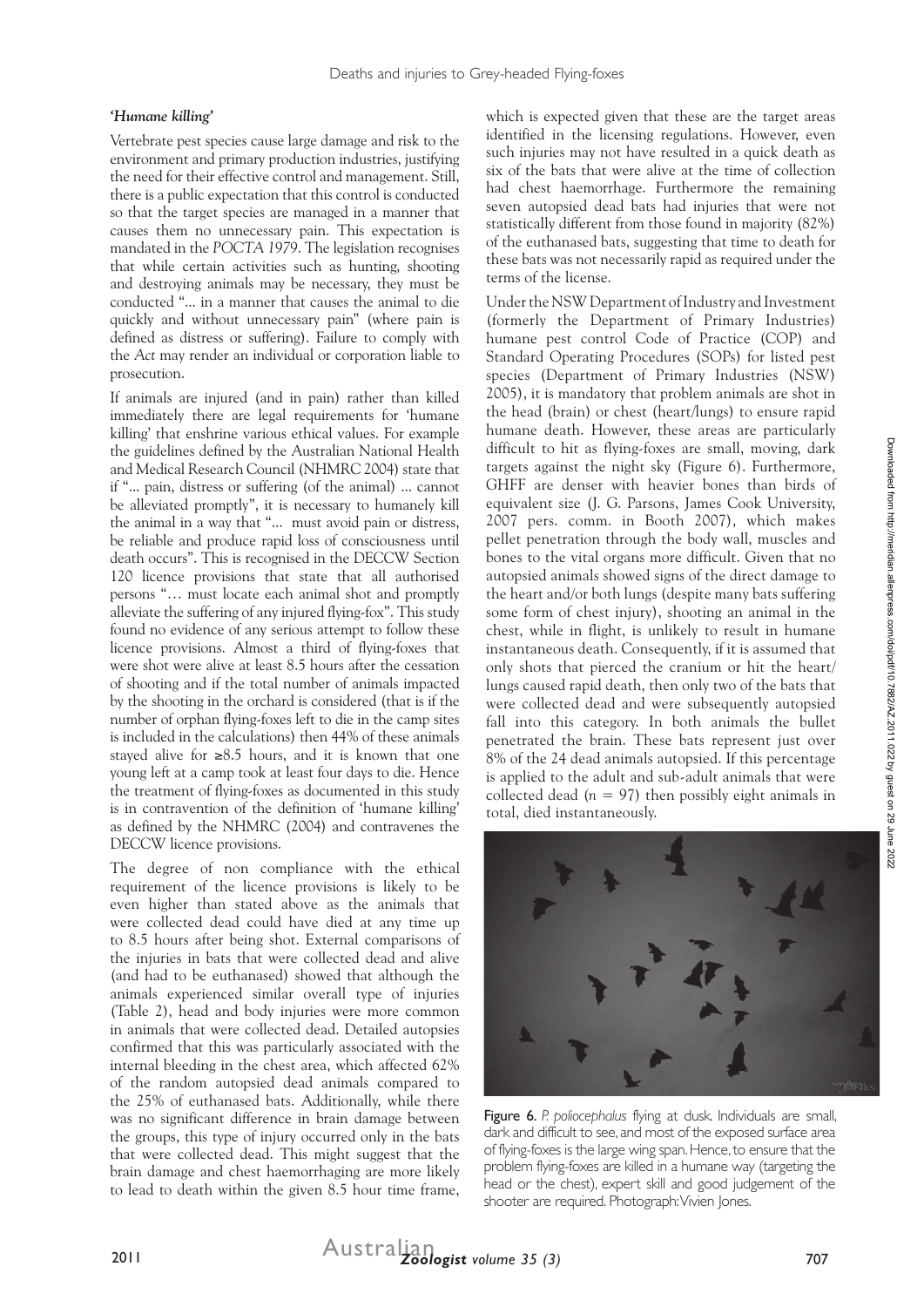Humane killing must produce rapid death that alleviates pain and suffering of an injured animal (NHMRC 2004) and in the DECCW Section 120 licence provisions injured animals are required to be killed "... by gunshot to either the head or thorax of the animal". The injuries caused by a close range shot are unmistakable (Figure 4) and in the total sample of animals that were collected dead, only three animals had been shot on the ground after an initial injury in an apparent attempt at euthanasia. If eight animals died immediately from the initial shot, then of the 164 flying-foxes observed or collected in the orchard, the percentage of the 156 injured flying-foxes 'mercy killed' was just 1.9%. If the orphaned juveniles left in the camp site are considered the percentage falls to 1.5%.

#### *Injured animals*

Flying-foxes forage in orchards at night and most of the dark shape of a flying-fox flying against the dark sky is made up of wing. Of the 34 collected animals that were assessed by autopsy, the animals that were collected alive and subsequently euthanased had fewer head and body injuries (56%) than did the animals that were collected dead (92%). The remaining fifteen animals had no obvious life-threatening injury, but critical wing damage, and/or leg fractures, that in itself would not have killed the animal (Bellamy 2008). In the absence of the current study, these animals would have taken days to die from starvation, dehydration, secondary infection or predation (Bellamy 2008). For example one female was observed with a live young attached, climbing out of a fruit tree, crawling across the ground to the casuarinas in the windrow and climbing them despite compound fractures of her main wing bones. If the animal was able to repeat this behaviour at night and forage in the orchard, its life would have been prolonged for several days had she not been caught and euthanased as part of this study.

#### **Conclusions**

There is considerable evidence that a high percentage of flying-foxes shot in orchards do not die from the initial shotgun blasts. If POCTA provisions are adhered to, then it is the responsibility of the orchardists to take the time and effort to locate injured animals and kill them humanely. Very few injured flying-foxes were 'mercy killed' by the orchardist in this study and a relatively large

# **Acknowledgements**

We appreciate the assistance of the orchardist who provided access to their property. Also, many thanks to the volunteers who have searched the orchard, and collected the dead and injured flying-foxes. Special

# **References**

**AWAC. 2008.** Animal Welfare Advisory Committee's Recommendations. Advice to the Minister for Primary Industries and Fisheries, The Honourable Tim Mulherin Animal Welfare Advisory Committee (Qld) Queensland.

**Battin, J. 2004**. When good animals love bad habitats: Ecological traps and the conservation of animal populations. *Conservation Biology* **18**:1482-1491.

percentage of injured animals (44%) could potentially have lived for many days before dying. Hence neither the legal requirements of the DECCW licence nor the ethical guidelines suggested by NHMRC (2004) were followed. However, even if the provisions of the licence and the welfare issues regarding the problem flying-foxes in the orchards had been fulfilled, it is unlikely that the shooting of flying-foxes could ever be seen as humane under the *POCTA 1979*. The fruit ripening season in most of the Sydney Basin coincides with the breeding season of the flying-foxes and this study has shown that a large proportion (20%) of the affected animals were young left behind in the camp. Thus, given that the ethical guidelines state that "... dependent offspring of animals being killed must also be killed or appropriate provision made for their care" (NHMRC 2004), any young left behind at the camp sites would have to be located and managed. Flying-foxes are highly mobile and the young of females injured or killed in orchards could be located at any camp site that is within a night's foraging flight. This distance is likely to be 20 km and could be in excess of 50 km (Eby 1991b) in any direction. Even if the sites are located, it is highly unlikely that abandoned young could be identified or accessed for humane handling. The young are most likely to be in inaccessible canopy trees. Therefore, despite any efforts, a proportion of young flying-foxes will inevitably be orphaned at the camp and die of starvation as a consequence of shooting (Parry-Jones 2000).

There is evidence that flying-foxes that were shot to protect fruit crops were subjected to cruelty in that a high percentage survived with injuries for considerable lengths of time. This is an offense under the *POCTA 1979* and this cruelty would be unacceptable even if the animal was a feral pest. However *P. poliocephalus* is a native animal that is listed as vulnerable under State and Commonwealth legislation and there are legal requirements (such as the production of a Recovery Plan (Department of the Environment Water Heritage and the Arts 2009) that should give this vulnerable species additional protection. Still, while the licences to shoot in orchards are issued, large numbers of the breeding and young animals will die each year and as the population decline of *P. poliocephalus* is linked to high adult mortality, shooting in orchards, timed as it is during the breeding season of the animals, is likely to be a major factor in its decline.

thanks to Dr T. Bellamy for performing the autopsies and X-rays on the 58 flying-foxes, and the Ku-ring-gai Bat Conservation Society Inc. for providing the funding for this work.

**Bellamy, T., BVSc (Hons), DipWMEH, MENVSc, CAM. 2008.** Interim Report on Non-fatal Shooting Injuries Affecting Grey-headed Flying-foxes.

**Biel, E. 2002.** The cost to orchardists in the management of the Grey-headed Flying-fox. Who pays? A community benefit approach. Pages 47-52 *in Managing the Grey-headed Flying-fox as a Threatened Species in New South Wales*, edited by P. Eby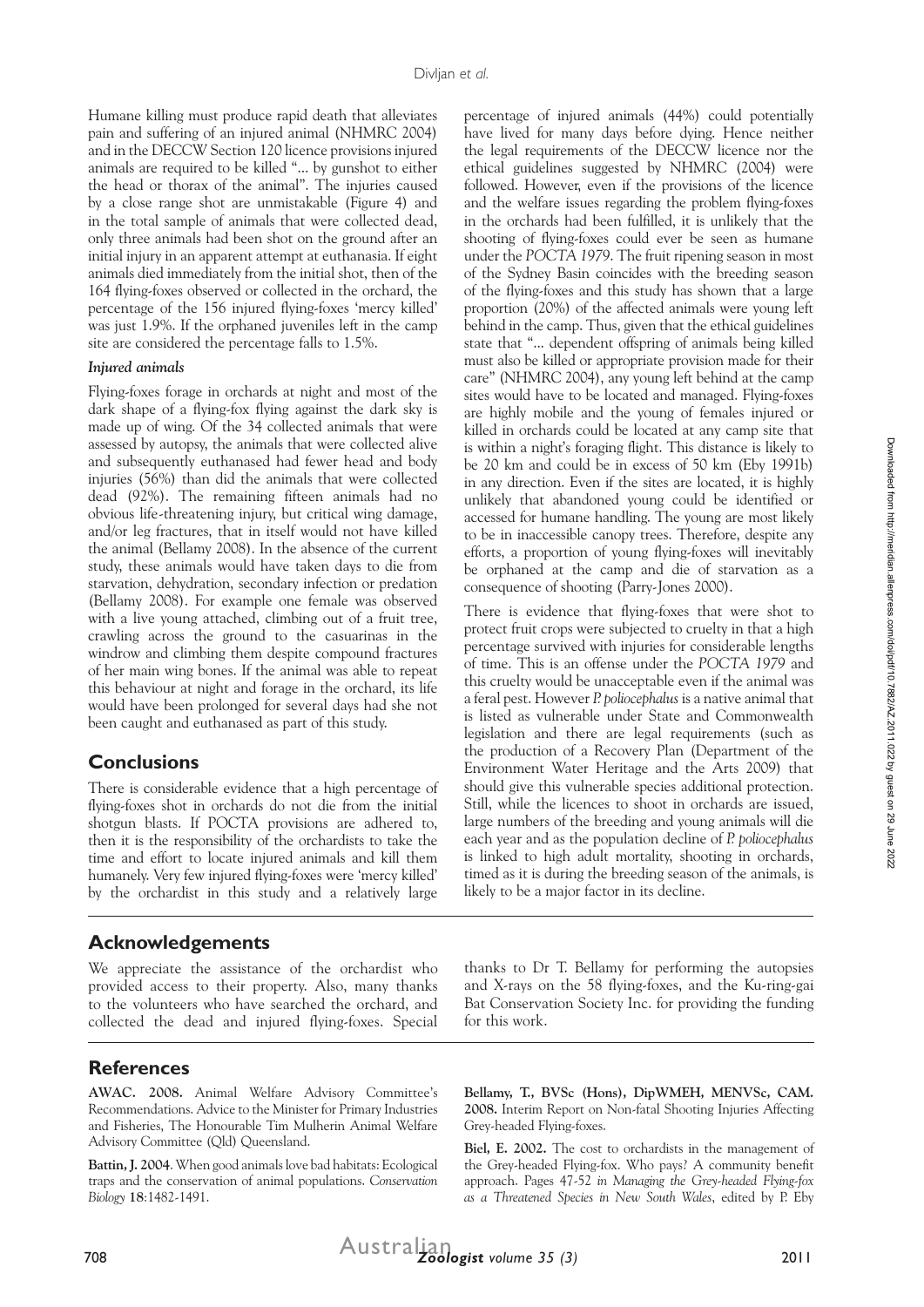and D. Lunney.. Royal Zoological Society of New South Wales, Mosman, NSW.

**Booth, C. 2007.** Animal Welfare Implications of Flying-fox Control in Orchards by Shooting: A Response to Questions by the Animal Welfare Advisory Committee. Queensland Conservation Council, Queensland.

**Delibes, M., Gaona, P., and Ferreras, P. 2001**. Effects of an attractive sink leading into maladaptive habitat selection. *The American Naturalist* **158**:277-285.

**Department of Environment and Climate Change (NSW). 2007.** Annual Report on Licences issued under the DECC Policy and Procedural Guidelines for the Mitigation of Commercial Crop Damage by Flying-foxes for the 2006-07 Fruit Growing Season Department of Environment and Climate Change (NSW), Hurstville, NSW.

**Department of Environment and Climate Change (NSW). 2008**. Draft National Recovery Plan for the Grey-headed Flyingfox *Pteropus poliocephalus*. Prepared by Dr Peggy Eby. Department of Environment and Climate Change, NSW, Sydney.

**Department of Environment and Conservation (NSW). 2005.** DEC Policy for the Mitigation of Damage to Commercial Fruit Crops by Flying-foxes, Updated June 2005. Department of Environment and Conservation (NSW), Hurstville, NSW.

**Department of Environment Climate Change and Water (NSW). 2010.** The NPWS commercial crop damage mitigation policy. Available from: <http://www.environment .nsw.gov.au/threatenedspecies/TheNPWSCommercialCrop DamageMitigationPolicy.htm>. *Accessed*: 25 February, 2009.

**Department of Primary Industries (NSW). 2005.** Humane pest animal control: Code of Practice and Standard Operating Procedures. Available from: <http://www.dpi.nsw.gov.au/ agriculture/pests-weeds/vertebrate-pests/codes/humane-pestanimal-control>. *Accessed*: 04 November, 2009.

**Department of the Environment Water Heritage and the Arts. 2009.** Biodiversity -Threatened species: Recovery plans. *Available from*: <http://www.environment.gov.au/biodiversity/ threatened/recovery.html>. *Accessed*: 25 November, 2009.

**Dickman, C. R. and Fleming, M. 2002.** Pest, or passenger pigeon? The New South Wales Scientific Committee's assessment of the status of the Grey-headed Flying-fox. Pages 20-28 *in Managing the Grey-headed Flying-fox as a Threatened Species in New South Wales*, edited by P. Eby and D. Lunney.. Royal Zoological Society of New South Wales, Mosman, NSW.

**Divljan, A. 2008**. Population ecology of the Grey-headed Flying-fox, *Pteropus poliocephalus*: A study on the age-structure and the effects of mortality on a vulnerable species. PhD thesis. University of Sydney, Sydney, NSW.

**Divljan, A., Parry-Jones, K., and Wardle, G. M. 2006**. Age determination in the Grey-headed flying fox. *Journal of Wildlife Management* **70**:607-611.

**Duverge, P. L., Jones, G., Rydell, J., and Ransome, R. D. 2000**. Functional significance of emergence timing in bats. *Ecography* **23**:32-40.

**Eby, P. 1991a.** "Finger-winged night workers"; managing forests to conserve the role of Grey-headed Flying-foxes as pollinators and seed dispersers. Pages 91-100 *in* D. Lunney, editor. Conservation of Australia's Forest Fauna. Royal Zoological Society of New South Wales, Mosman, NSW.

**Eby, P. 1991b**. Seasonal movements of Gray-headed Flyingfoxes, *Pteropus poliocephalus* (Chiroptera, Pteropodidae), from two maternity camps in northern New-South-Wales. *Wildlife Research* **18**:547-559.

**Eby, P. 1999**. Low reproductive output in Grey-headed Flyingfoxes associated with a short period of food scarcity. *Australasian Bat Society Newsletter* **14**:17-20.

**Eby, P. and Lunney, D. 2002.** Managing the Grey-headed Flying-fox *Pteropus poliocephalus* as a threatened species: A context for the debate. Pages 1-15 *in Managing the Grey-headed Flying-fox as a Threatened Species in NSW*, edited by P. Eby and D. Lunney,. Royal Zoological Society of New South Wales, Mosman, NSW.

**Fleming, M. and Dang, H. 2009.** A presentation to the DECC Review Panel on: the issues for the horticultural industry with respect to flying-fox damage, including Grey-headed Flying-foxes in orchards project.

**Gopalan, P. 2004**. Food preference of the grey-headed flyingfox *Pteropus poliocephalus*. Honours thesis. University of Sydney, Sydney, NSW.

**Hall, L. S. and Richards, G. 2000**. *Flying Foxes: Fruit and Blossom Bats of Australia.* University of New South Wales, Sydney, NSW.

**Jones, K. E., Purvis, A., and Gittleman, J. L. 2003**. Biological correlates of extinction risk in bats. *The American Naturalist* **161**:601-614.

**Martin, L. and McIlwee, A. P. 2002.** The reproductive biology and intrinsic capacity for increase of the Grey-headed Flying-fox *Pteropus poliocephalus* (megachiroptera), and the implications of culling. Pages 91-108 *in Managing the Grey-headed Flying-fox as a Threatened Species in New South Wales*, edited by P. Eby and D. Lunney. Royal Zoological Society of New South Wales, Mosman, NSW.

**Martin, L., Towers, P. A., McGuckin, M. A., Little, L., Luckhoff, H., and Blackshaw, A. W. 1987**. Reproductive biology of flying foxes (Chiroptera: Pteropodidae). *Australian Mammalogy* **10**:115-118.

**McIlwee, A. P. and Martin, L. 2002**. On the intrinsic capacity for increase of Australian flying-foxes (*Pteropus* spp. Megachiroptera). *Australian Zoologist* **32**:76-100.

**McLachlan, B. 2002.** NPWS Operational management of commercial crop damage by flying-foxes – licensing in practice a far north coast perspective. Pages 80-83 *in Managing the Greyheaded Flying-fox as a Threatened Species in New South Wales*, edited by P. Eby and D. Lunney.. Royal Zoological Society of New South Wales, Mosman, NSW.

**Nelson, J. E. 1965**. Behaviour of Australian Pteropodidae (Megachiroptera). *Animal Behaviour* **13**:544-557.

**NHMRC. 2004.** Australian Code of Practice for the Care and Use of Animals for Scientific Purposes, 7th edition. NHMRC National Health and Medical Research Council, Canberra, ACT.

**O'Brien, G. M. 1993**. Seasonal reproduction in flying foxes, reviewed in the context of other tropical mammals. *Reproduction, Fertility and Development* **5**:499-521.

**Parry-Jones, K. 1993**. The movements of *Pteropus poliocephalus*  in New South Wales. PhD thesis. University of New South Wales, Kensington, New South Wales.

**Parry-Jones, K. 2000.** Historical declines since the early 1900s, and current mortality factors and abundance of the Grey-headed Flyingfoxes in NSW. Pages 56-65 *in* Proceedings of a Workshop to Assess the Status of the Grey-headed Flying-fox in New South Wales.

**Parry-Jones, K. and Augee, M. L. 1991**. Food selection by Grey-headed Flying foxes (*Pteropus poliocephalus*) occupying a summer colony site near Gosford, New-South-Wales. *Wildlife Research* **18**:111-124.